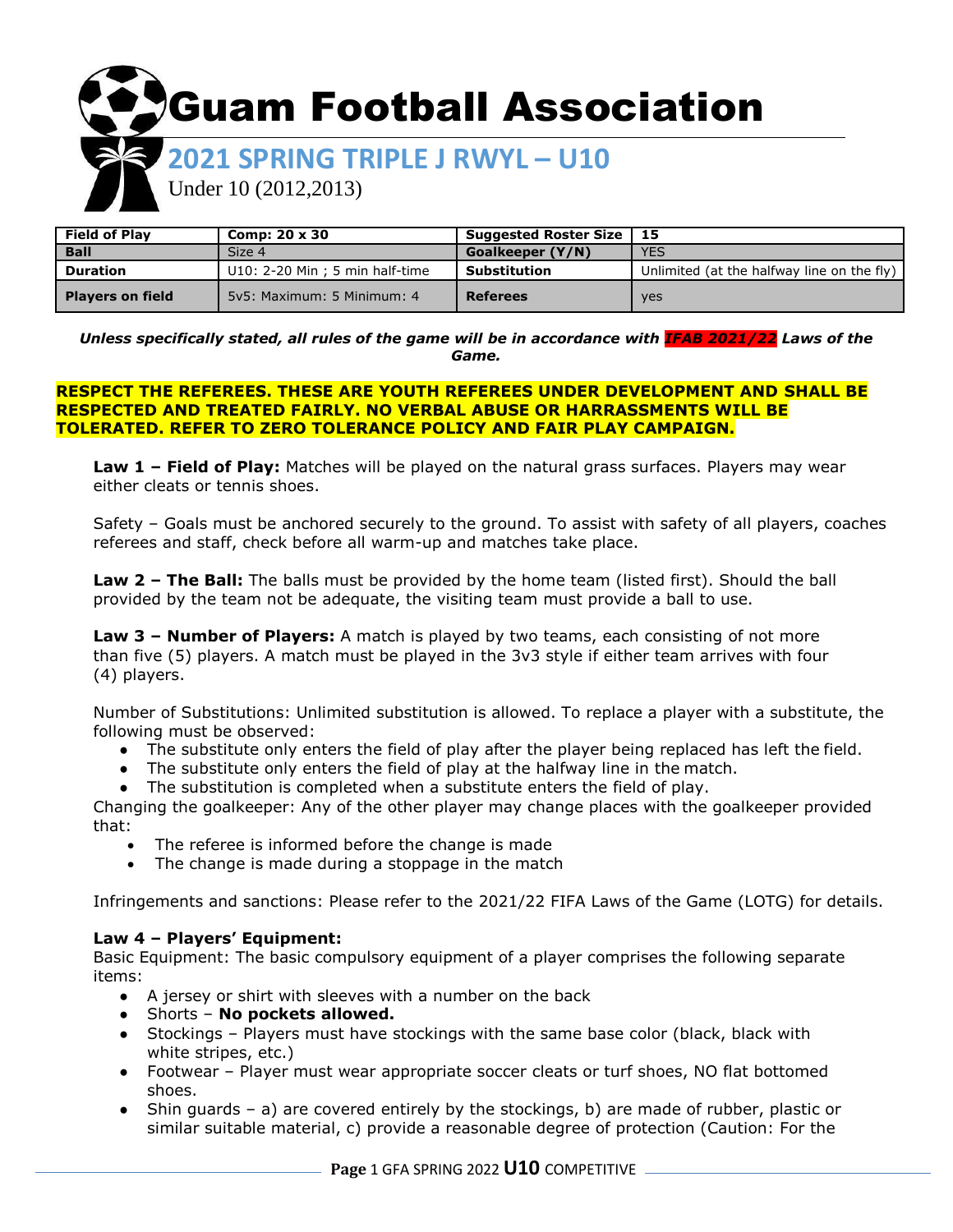intent and purpose for player's safety, the shin guards must be age/size appropriate which covers the majority of the player's shins. It shall be the coaches' responsibility to ensure that the players are wearing proper sized shin guards).

● Colors: The two teams must wear colors that distinguish them from each other. Should it conflict, the home team (listed first) on schedule must wear bibs.

### **Law 5 – The Referee:**

Each match is controlled by a referee who has full authority to enforce the LOTG in connection with the match to which he has been appointed.

Decision of the referee: The decision of the referee regarding facts connected with the play, including whether a goal is scored or not and the result of the match, are final. The referee may only change a decision on realizing that it is incorrect, if he has not restarted play or terminated the match.

Coaches are encouraged to constructively provide insight to referees during the half and after the match on how the referee can better improve while creating a safe environment for the referee.

**Law 6 – The Other Match Officials:** Not applicable.

**Law 7 – Duration of the match:** The match lasts two equal periods of 20 minutes. Half-time interval must not exceed five (5) minutes. The duration of the match or half-time may be altered only with the decision of the Referee Administrator or Youth Administrator to keep the match on schedule. There will be no grace periods to delay the start of a match. There will be no added time given.

**Law 8 – The Start and Restart of Play:** Kick off will be awarded to the Home team. In the second half, the teams change ends and the opposite team will take the kick-off. The ball is in play when it is kicked and clearly moved (can go backwards or sideways). A goal may NOT be scored directly from the kick-off. The player taking the kick-off cannot touch the ball again before it has touched another player. (If the player touches it twice during kick-off, the kick-off is retaken.)

**Law 9 – The Ball In and Out of Play:** The ball is out of play when a) it has wholly crossed the goal line or touch line whether on the ground or in the air, ball play has been stopped by the referee.

The ball is in play at all other times, including when the ball rebounds off a goalpost, crossbar or corner flag post and remains in the field of play or rebounds off either the referee when they are in or out offield of play.

**Law 10 – Determining the Outcome of a Match:** A goal is scored when the whole of the ball passes over the goal line, between the goalposts and under the crossbar, provided that no infringement of the LOTG has been committed previously by the team scoring the goal.

**Law 11 – Offside:** There is no offside in this division.

**Law 12 – Fouls and misconduct:** A player who commits a caution or sending-off offence, either on or off the field of play, whether directed towards an opponent, a team-mate, the referee, an assistant referee or any other person, is disciplined according to the nature of the offence committed.

Caution offences: A player is cautioned and shown the yellow card if he commits any of the following seven offences:

- Unsporting behavior
- Dissent by word or action
- Persistent infringement of the Laws of the Game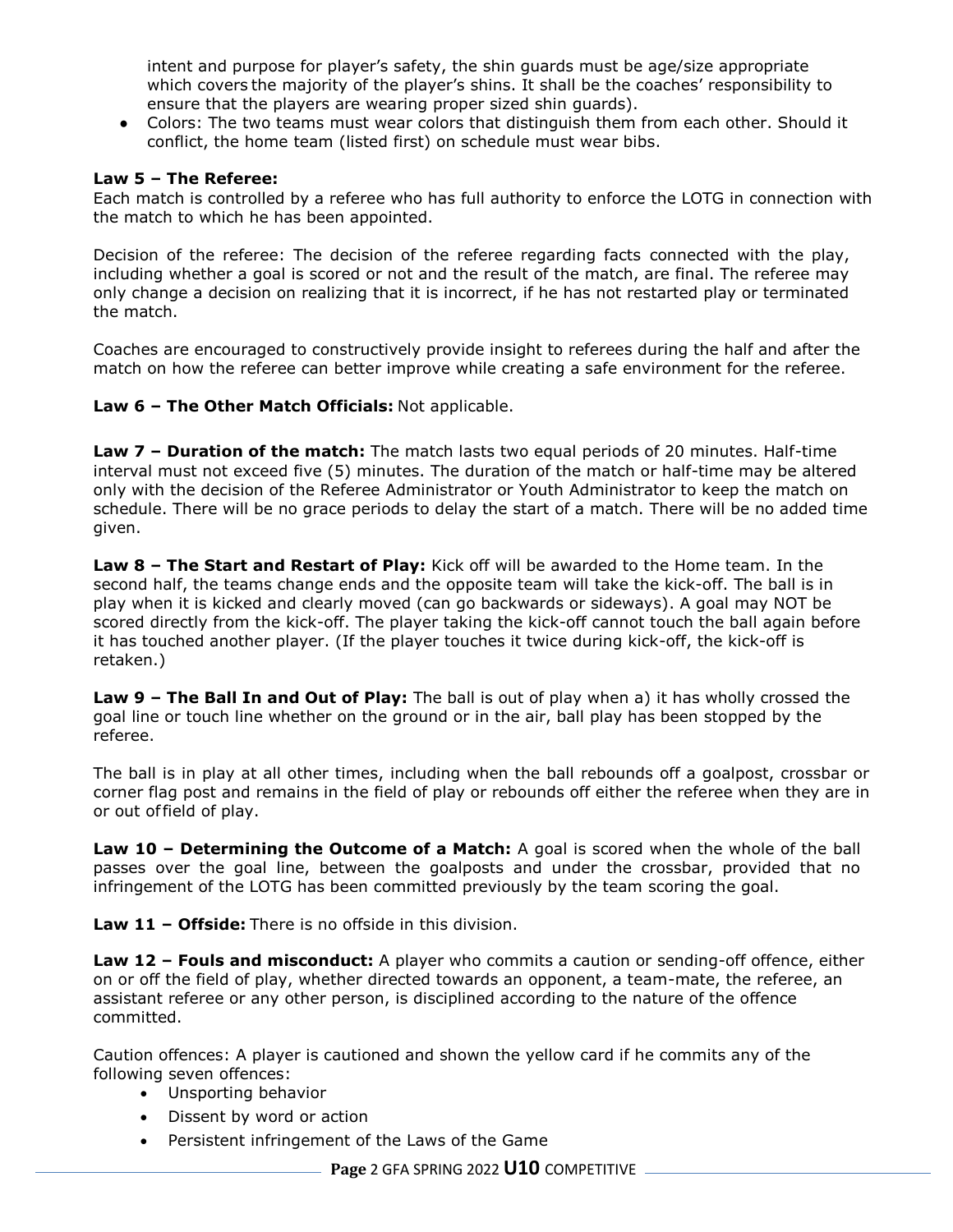- Delaying the restart of play
- Failure to respect the required distance when play is restarted with a corner kick, free kick or throw-in
- Deliberately leaving the field of play without the referee's permission

A substitute or substituted player is cautioned if he commits any of the following offences:

- Unsporting behavior
- Dissent by word or action
- Delaying the restart of play
- Entering or re-entering the field of play without the referee's permission

Sending-off offences: A player, substitute or substituted player is sent off if he commits any of the following seven offences:

- A serious foul play
- Violent conduct
- Spitting at an opponent or any other person
- Denying the opposing team a goal or an obvious goal-scoring opportunity by deliberately handling the ball (this does not apply to a goalkeeper within his own penalty area)
- Denying an obvious goal-scoring opportunity to an opponent moving towards the player's goal by an offence punishable by a free kick or a penalty kick
- Using offensive, insulting or abusive language and/or gestures
- Receiving a second caution in the same match a player, substitute or substituted player who has been sent off must leave the vicinity of the field of play and the technical area.

**Law 13 – Free Kicks:** Free kicks are either direct or indirect.

Direct free kick

- If a direct free kick is kicked directly into the opponent's goal, a goal is awarded
- If a direct free kick is kicked directly into the team's own goal, a corner kick is awarded to the opposing team

Indirect free kick: the referee indicates an indirect free kick by raising his arm above his head. He maintains his arm in that position until the kick has been taken and the ball has touched another player or goes out of play.

A goal can be scored only if the ball subsequently touches another player before it enters the goal:

- If an indirect free kick is kicked directly into the opponent's goal, a goal kick is awarded.
- If an indirect free kick is kicked directly into the team's own goal, a corner kick is awarded to the opposing team.

Procedure of the free kicks is to be complied according to the LOTG.

**Law 14 – The Penalty Kick:** A penalty kick is awarded against a team that commits one of the ten offence for which a direct free kick is awarded, inside its own penalty area and while the ball is in play. A goal may be scored directly from a penalty kick. Additional time is allowed for a penalty kick to be taken at the end of each half or at the end of periods of extra time. Procedure of the penalty kick is to be complied according to the LOTG.

**Law 15 – The Throw-In:** A throw-in is awarded to the opponents of the player who last touched the ball when the whole of the ball crosses the touch line, either on the ground or in the air. A goal cannot be scored directly from a throw-in. Procedure of the throw-in is to be complied according to the LOTG.

**Law 16 – The Goal Kick:** A goal kick is awarded when the whole of the ball passes over the goal line, either on the ground or in the air, having last touched a player of the attacking team, a goal is not scored in accordance with Law 10. A goal may be scored directly from a goal kick, but only against the opposing team. Procedure of the goal kick is to be complied according to the LOTG.

**Law 17 – The Corner Kick:** A corner kick is awarded when the whole of the ball passes over the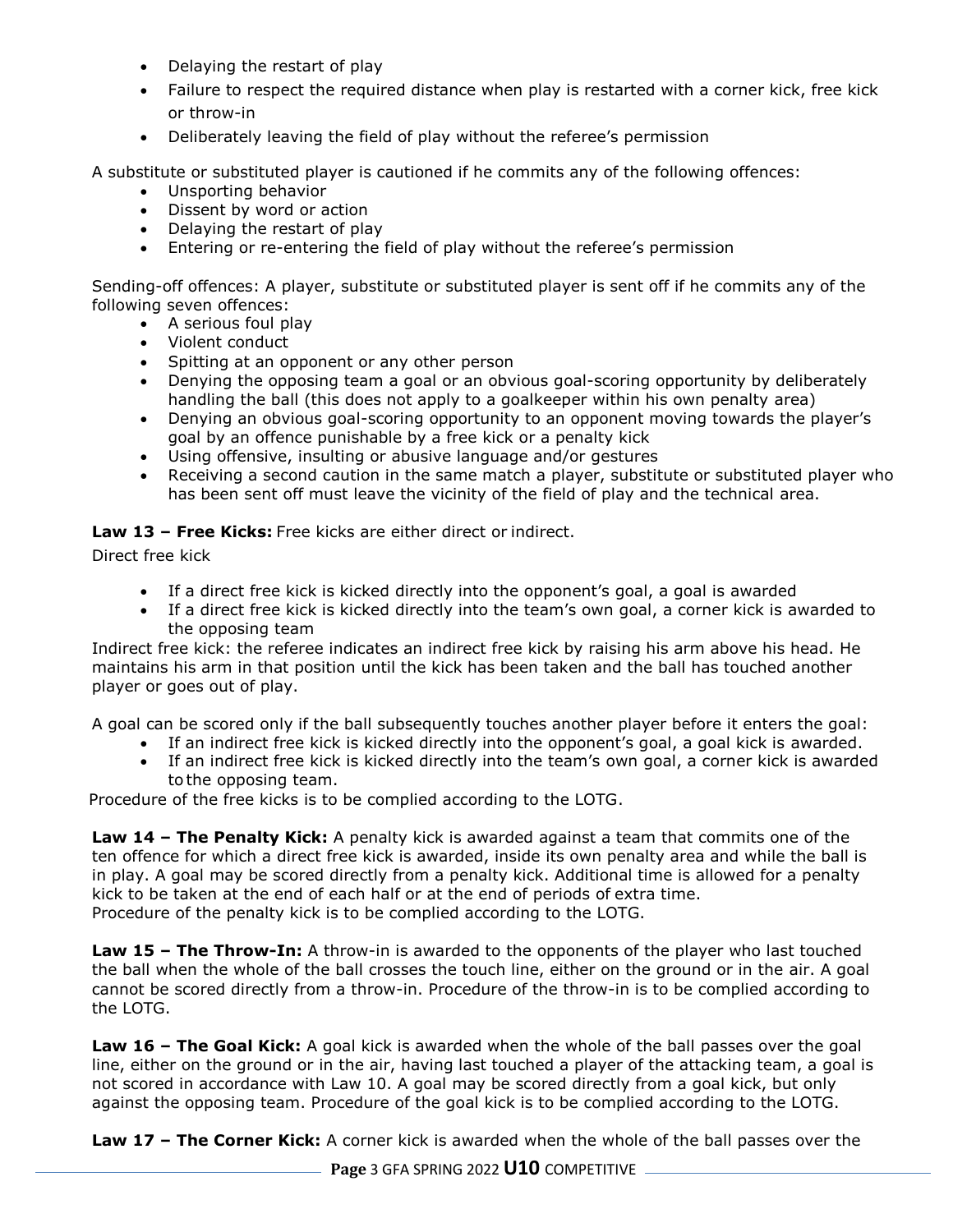goal line, either on the ground or in the air, having last touched a player of the defending team, and a goal is not scored in accordance with Law 10. A goal may be scored directly from a corner kick, but only against the opposing team. Procedure of the corner kick is to be complied according to the LOTG.

Added:

- **Slide tackling will not be permitted**. An automatic yellow card will be warranted. Play will restart with a direct free kick. Slide tackling can endanger the safety of the opponent and must be discouraged as much as possible by the responsibility of the coach.
- Goalkeeper: Goalkeeper will have use of their hands. Goalkeeper may not punt or drop kick the ball. Goalkeeper must throw/roll in place of punt/dropkick. A goal cannot be scored directly from a throw by the goalkeeper.

# **OTHERS MATTERS:**

- 1. **STANDINGS:** Competitive division will play single round robin with top four teams in standing advancing for playoffs. A club's standing in its division shall be determined in the following manner:
	- i. Total points gained (Win = 3 points, Draw = 1 point, Loss = 0 points)
	- ii. Head-to-Head (if more than two teams, skip to iv.)
	- iii. Goal Differential
	- iv. Greater number of goals
	- v. Fewest number of forfeits
	- vi. Fewest number of disciplinary
- 2. **SCHEDULES**: GFA reserves the right to make changes to the schedule based on availability of the facility. GFA will determine if any reschedule matches will be warranted due to inclement weather, acts of God, or any other unforeseen circumstances. Teams may not request for match to be rescheduled.
- 3. **ROSTERS:** Coaches must submit a complete roster prior to the first match of the season. If any changes are made within the season, coaches must update the roster in a timely manner.
- 4. **PLAYOFFS:** Top four teams in standing will be placed in playoffs. Should a match result in a draw at the end of the regulation time, the match will immediately proceed to kicks from the penalty mark. Procedure:
	- Each team is responsible for selecting the players from those on the field of play at the end of the match and the order in which they will take the kicks.
	- Once all eligible players have taken a kick from the penalty mark, the same sequence does not have to be followed as in the first round of kicks.
	- A player other than the goalkeeper who is injured may not be substituted during the taking of the kicks from the penalty mark.
	- If the goalkeeper is sent off during the taking of the kicks from the penalty mark, he must be replaced by a player who finished the match.
	- A player, substitute or substituted player may be cautioned or sent off during the taking of the kicks from the penalty mark.
	- The referee must not abandon the match if a team is reduced to fewer than five (5) players during the taking of kicks from the penalty mark.
	- If a player is injured or sent off during the taking of kicks from the penalty mark and the team has one player fewer, the referee should not reduce the number of players taking kicks for the other team. An equal number of players from each team is required only at the start of the taking of kicks from the penalty mark.

For any reason that there are no playoffs, the first-place team is determined by division standings. A club's standing in its division shall be determined in the following manner:

i. Total points gained (Win = 3 points, Draw = 1 point, Loss = 0 points)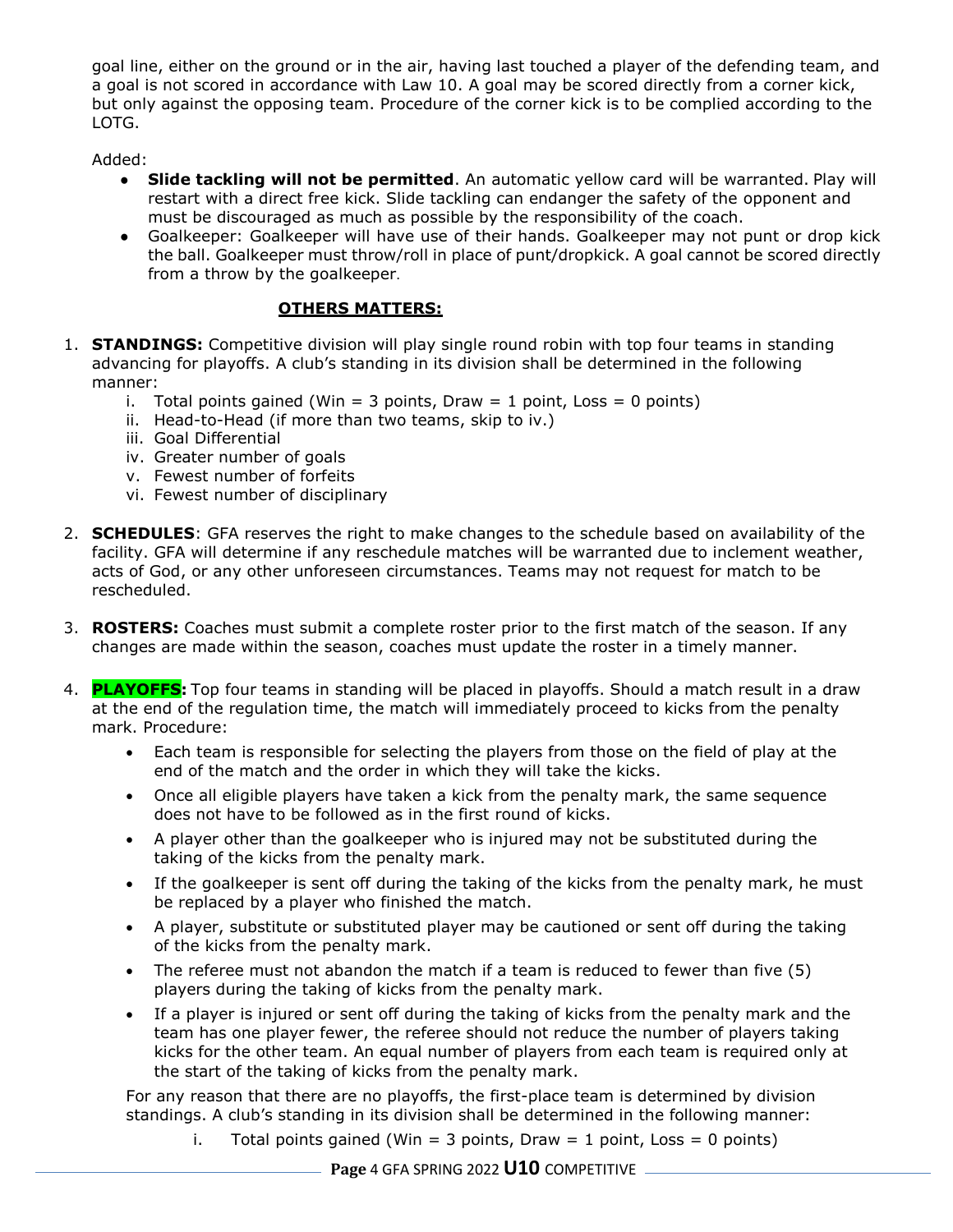- ii. Goal differential
- iii. Head-to-Head (if more than two teams, skip to iv.)
- iv. Greater number of goals
- v. Fewest number of forfeits
- vi. Fewest number of disciplinary

5. **ELIGIBILITY:** Player must be registered with PowerUp. Please note that if a player should switch clubs or divisions a TRF must be submitted. Youth players must play for **ONE TEAM ONLY and ONE LEAGUE ONLY.** Clubs violating this will be sanctioned by the GFA Competition Director. Teams in violation will forfeit the match. It is mandatory that players play within their age group (not up and never down). Rosters must be updated once any changes have been made.

6. **INELIGIBLE PLAYER:** Further sanctions will be made should a team play an ineligible player(s) during the league. It is the teams (coaches/club representative) responsibility to ensure that he/she does not play an ineligible player. Under no condition will the officials of GFA (staff, referees, committee) will be held responsible for any player that is ineligible and play(ed) in the match. Your cooperation is highly appreciated.

GFA Disciplinary Code 2021 (Article 58 Ineligibility): If a player is fielded in an official match despite being ineligible, his team will be sanctioned by forfeiting the match (cf. art. 58.1) and paying a minimum at least USD25.

- 7. **COACHES (TECHNICAL AREA):** Coaches must adhere to technical area, pitch rules and code of conduct standards. **No coaches on the end lines or on the opposite side of the pitch.** Please refer to the Zero Tolerance Policy.
- 8. **DISCIPLINARY MATTERS:** An issuance of a yellow card is a warning. An accumulation of two yellow cards in a game will result in a "soft red" which the player is ejected from the remainder of the game and the team will play short. A straight red card will result an immediate ejection from the remainder of the game and the team will play short.

A "soft red" or a straight red card issuance will warrant an automatic one game suspension and twenty- five (\$25) fine at a minimum. Each red card is reviewed by the disciplinary committee. A notification of disciplinary committee's decision will be submitted to the club representative via email at the earliest seven (7) calendar days from the date of the incident.

#### a. Anti-Doping:

- i. Doping is prohibited. The FIFA ADR, AFC Anti-Doping Regulations, the GFA Disciplinary Code, and all relevant GFA directives in relations to anti-doping are applicable to the Competition.
- ii. The GFA shall inform each member association by means of a circular of the doping control procedure for the Competition.
- iii. The GFA Medical Committee shall be responsible for the approval of the WADA-accredited laboratory which shall carry out the analysis of all doping samples.

*"In doping-related matters, the FIFA Anti-Doping Regulations apply in full. In the event of any discrepancy between the national regulations and the FIFA Anti-Doping Regulations, the provisions set out in the FIFA Anti-Doping Regulations shall prevail."*

- 9. **FAIR PLAY CAMPAIGN:** As part of our sponsor, Triple J Auto Group, advocating the Fair Play Campaign, please refer to the Fair Play Campaign.
- 10. **INCIDENT REPORT**: Please report any/all incident via incident form provided online or in Main Office. Serious/Confidential matters email to: [competition@theguamfa.com](mailto:competition@theguamfa.com)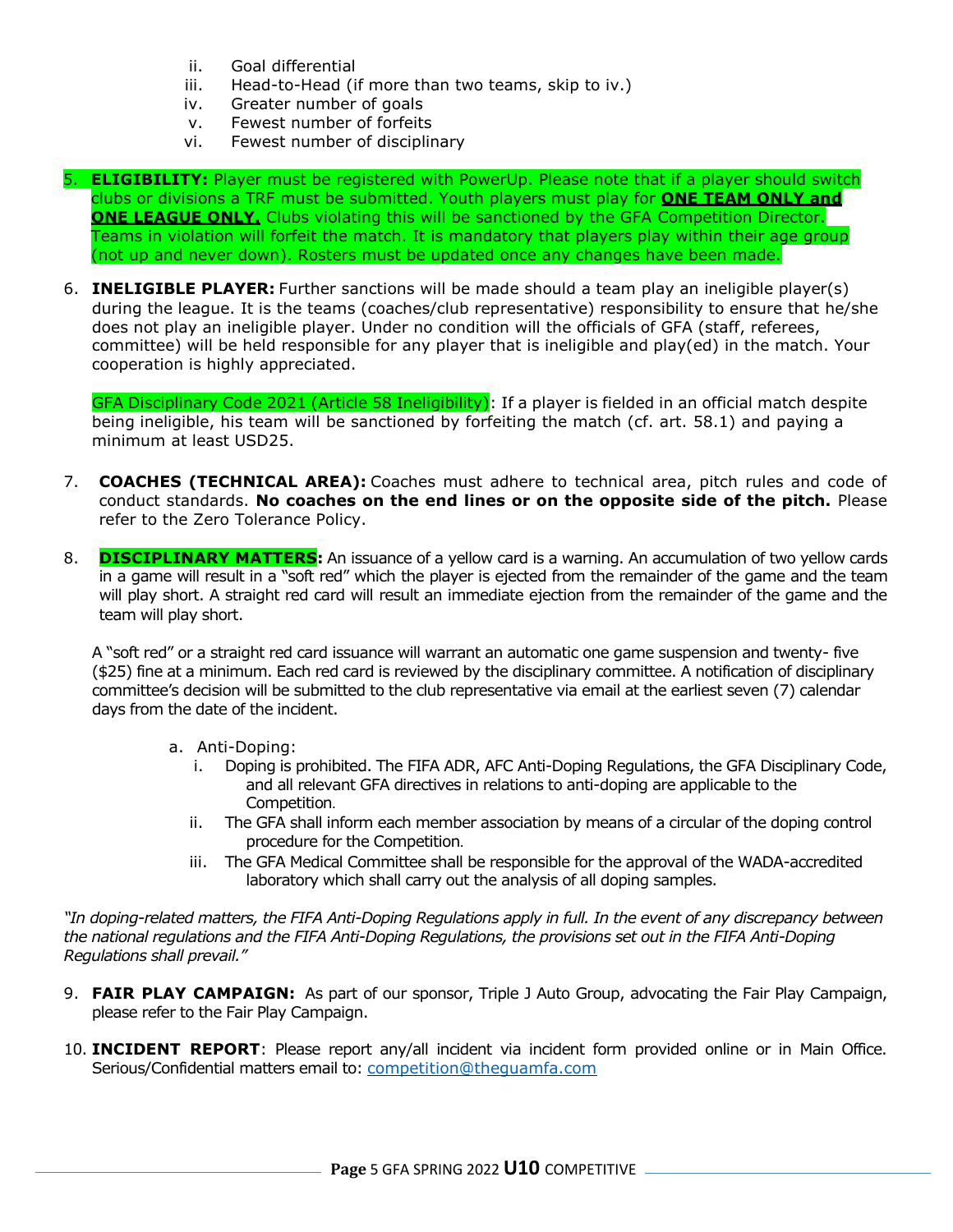#### 11. **Important Dates:**

- a. Mid-Season Youth League Meeting: March 30, 2022, GFA Lecture Hall 1900 hrs.
- b. Post-Season Youth League Meeting: **April 24, 2022, GFA Lecture Hall 1900 hrs.** 
	- Open to Club Representatives, Coaches and Parents.

# **ABSOLUTELY: NO SMOKING! NO ALCOHOLIC BEVERAGES! NO PETS ALLOWED**